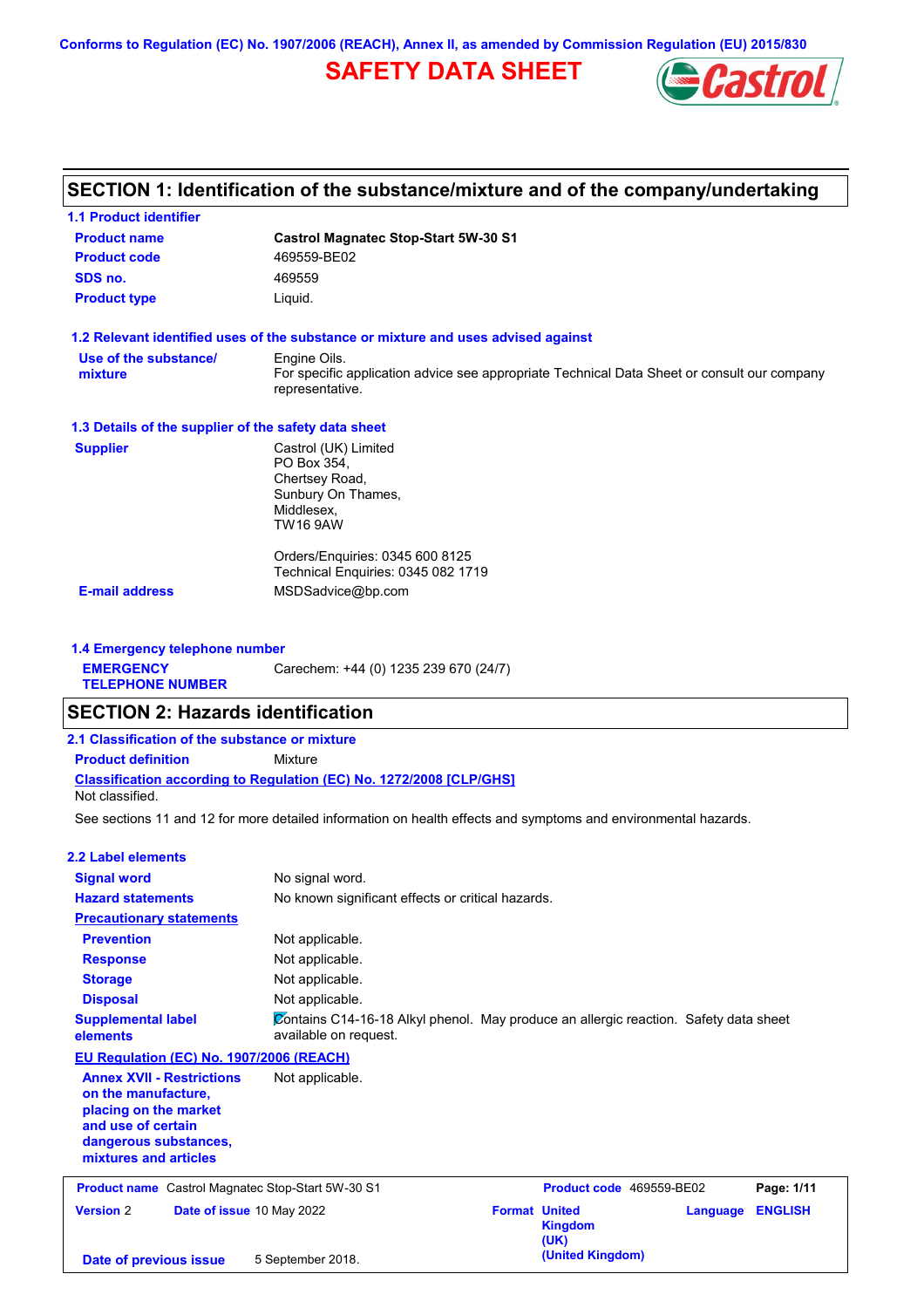### **Conforms to Regulation (EC) No. 1907/2006 (REACH), Annex II, as amended by Commission Regulation (EU) 2015/830**

# **SECTION 2: Hazards identification**

| <b>Special packaging requirements</b>                                                                                    |                                                                                                                                                                                                                          |
|--------------------------------------------------------------------------------------------------------------------------|--------------------------------------------------------------------------------------------------------------------------------------------------------------------------------------------------------------------------|
| <b>Containers to be fitted</b><br>with child-resistant<br>fastenings                                                     | Not applicable.                                                                                                                                                                                                          |
| <b>Tactile warning of danger</b>                                                                                         | Not applicable.                                                                                                                                                                                                          |
| 2.3 Other hazards                                                                                                        |                                                                                                                                                                                                                          |
| <b>Results of PBT and vPvB</b><br>assessment                                                                             | Product does not meet the criteria for PBT or vPvB according to Regulation (EC) No. 1907/2006,<br>Annex XIII.                                                                                                            |
| <b>Product meets the criteria</b><br>for PBT or vPvB according<br>to Regulation (EC) No.<br><b>1907/2006, Annex XIII</b> | This mixture does not contain any substances that are assessed to be a PBT or a vPvB.                                                                                                                                    |
| Other hazards which do<br>not result in classification                                                                   | Defatting to the skin.<br>USED ENGINE OILS<br>Used engine oil may contain hazardous components which have the potential to cause skin<br>cancer.<br>See Toxicological Information, section 11 of this Safety Data Sheet. |

## **SECTION 3: Composition/information on ingredients**

#### **3.2 Mixtures**

Mixture **Product definition**

**Highly refined base oil (IP 346 DMSO extract < 3%). Proprietary performance additives.** 

| <b>Product/ingredient</b><br>name                                              | <b>Identifiers</b>                                                                   | $\%$       | <b>Regulation (EC) No.</b><br>1272/2008 [CLP] | <b>Type</b> |
|--------------------------------------------------------------------------------|--------------------------------------------------------------------------------------|------------|-----------------------------------------------|-------------|
| <b>Zubricating oils (petroleum), C20-50,</b><br>hydrotreated neutral oil-based | REACH #: 01-2119474889-13<br>EC: 276-738-4<br>CAS: 72623-87-1<br>Index: 649-483-00-5 | ≥25 - ≤50  | Asp. Tox. 1, H304                             | $[1]$       |
| C14-16-18 Alkyl phenol                                                         | REACH #: 01-2119498288-19                                                            | $\leq 0.3$ | Skin Sens. 1B, H317<br>STOT RE 2, H373        | $[1]$       |

### **See Section 16 for the full text of the H statements declared above.**

**Type** 

[1] Substance classified with a health or environmental hazard

[2] Substance with a workplace exposure limit

[3] Substance meets the criteria for PBT according to Regulation (EC) No. 1907/2006, Annex XIII

[4] Substance meets the criteria for vPvB according to Regulation (EC) No. 1907/2006, Annex XIII

[5] Substance of equivalent concern

[6] Additional disclosure due to company policy

Occupational exposure limits, if available, are listed in Section 8.

## **SECTION 4: First aid measures**

### **4.1 Description of first aid measures**

| <b>Eye contact</b>                | In case of contact, immediately flush eyes with plenty of water for at least 15 minutes. Eyelids<br>should be held away from the eyeball to ensure thorough rinsing. Check for and remove any<br>contact lenses. Get medical attention.                                 |
|-----------------------------------|-------------------------------------------------------------------------------------------------------------------------------------------------------------------------------------------------------------------------------------------------------------------------|
| <b>Skin contact</b>               | Wash skin thoroughly with soap and water or use recognised skin cleanser. Remove<br>contaminated clothing and shoes. Wash clothing before reuse. Clean shoes thoroughly before<br>reuse. Get medical attention if irritation develops.                                  |
| <b>Inhalation</b>                 | $\mathbf{\mathscr{F}}$ inhaled, remove to fresh air. In case of inhalation of decomposition products in a fire,<br>symptoms may be delayed. The exposed person may need to be kept under medical<br>surveillance for 48 hours. Get medical attention if symptoms occur. |
| <b>Ingestion</b>                  | Do not induce vomiting unless directed to do so by medical personnel. Get medical attention if<br>symptoms occur.                                                                                                                                                       |
| <b>Protection of first-aiders</b> | No action shall be taken involving any personal risk or without suitable training.                                                                                                                                                                                      |

### **4.2 Most important symptoms and effects, both acute and delayed**

See Section 11 for more detailed information on health effects and symptoms.

#### **Potential acute health effects**

| <b>Product name</b> Castrol Magnatec Stop-Start 5W-30 S1 |  | Product code 469559-BE02  |                      | Page: 2/11             |                         |  |
|----------------------------------------------------------|--|---------------------------|----------------------|------------------------|-------------------------|--|
| <b>Version 2</b>                                         |  | Date of issue 10 May 2022 | <b>Format United</b> | <b>Kingdom</b><br>(UK) | <b>Language ENGLISH</b> |  |
| 5 September 2018.<br>Date of previous issue              |  |                           | (United Kingdom)     |                        |                         |  |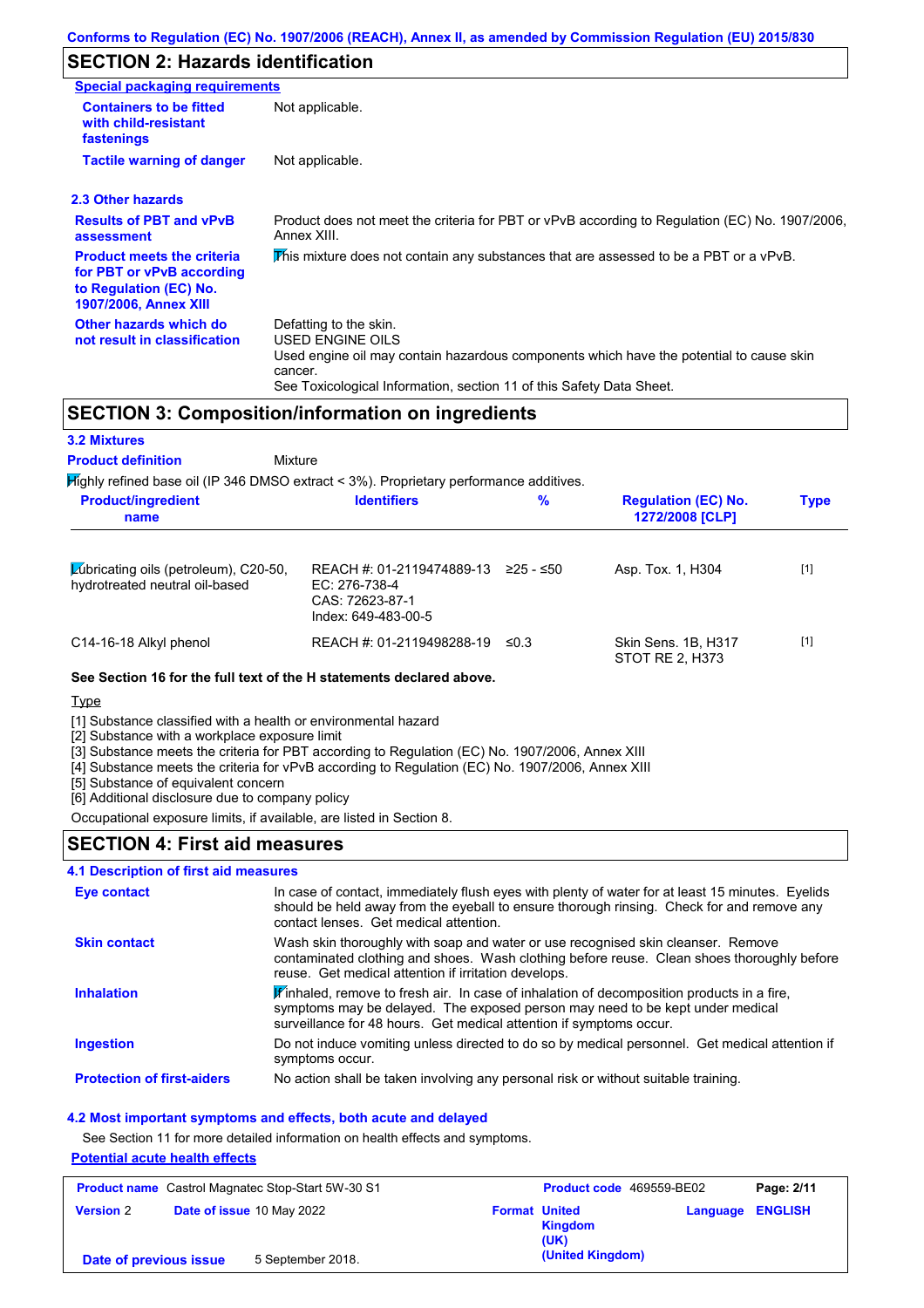### **Conforms to Regulation (EC) No. 1907/2006 (REACH), Annex II, as amended by Commission Regulation (EU) 2015/830**

# **SECTION 4: First aid measures**

| <b>Inhalation</b>   | Exposure to decomposition products may cause a health hazard. Serious effects may be<br>delayed following exposure. |
|---------------------|---------------------------------------------------------------------------------------------------------------------|
| <b>Ingestion</b>    | No known significant effects or critical hazards.                                                                   |
| <b>Skin contact</b> | Defatting to the skin. May cause skin dryness and irritation.                                                       |
| Eye contact         | No known significant effects or critical hazards.                                                                   |
|                     | Delayed and immediate effects as well as chronic effects from short and long-term exposure                          |
| <b>Inhalation</b>   | Overexposure to the inhalation of airborne droplets or aerosols may cause irritation of the<br>respiratory tract.   |
| <b>Ingestion</b>    | Ingestion of large quantities may cause nausea and diarrhoea.                                                       |
| <b>Skin contact</b> | Prolonged or repeated contact can defat the skin and lead to irritation and/or dermatitis.                          |
| Eye contact         | Potential risk of transient stinging or redness if accidental eye contact occurs.                                   |
|                     |                                                                                                                     |

### **4.3 Indication of any immediate medical attention and special treatment needed**

| <b>Notes to physician</b> | Treatment should in general be symptomatic and directed to relieving any effects.   |
|---------------------------|-------------------------------------------------------------------------------------|
|                           | In case of inhalation of decomposition products in a fire, symptoms may be delayed. |
|                           | The exposed person may need to be kept under medical surveillance for 48 hours.     |

# **SECTION 5: Firefighting measures**

| 5.1 Extinguishing media                                   |                                                                                                                                                                                                                                                                                                                                                                   |
|-----------------------------------------------------------|-------------------------------------------------------------------------------------------------------------------------------------------------------------------------------------------------------------------------------------------------------------------------------------------------------------------------------------------------------------------|
| <b>Suitable extinguishing</b><br>media                    | In case of fire, use foam, dry chemical or carbon dioxide extinguisher or spray.                                                                                                                                                                                                                                                                                  |
| <b>Unsuitable extinguishing</b><br>media                  | Do not use water jet. The use of a water jet may cause the fire to spread by splashing the<br>burning product.                                                                                                                                                                                                                                                    |
| 5.2 Special hazards arising from the substance or mixture |                                                                                                                                                                                                                                                                                                                                                                   |
| <b>Hazards from the</b><br>substance or mixture           | In a fire or if heated, a pressure increase will occur and the container may burst.                                                                                                                                                                                                                                                                               |
| <b>Hazardous combustion</b><br>products                   | Combustion products may include the following:<br>carbon oxides (CO, CO <sub>2</sub> ) (carbon monoxide, carbon dioxide)<br>metal oxide/oxides<br>nitrogen oxides ( $NO$ , $NO2$ etc.)                                                                                                                                                                            |
| 5.3 Advice for firefighters                               |                                                                                                                                                                                                                                                                                                                                                                   |
| <b>Special precautions for</b><br>fire-fighters           | No action shall be taken involving any personal risk or without suitable training. Promptly<br>isolate the scene by removing all persons from the vicinity of the incident if there is a fire.                                                                                                                                                                    |
| <b>Special protective</b><br>equipment for fire-fighters  | Fire-fighters should wear appropriate protective equipment and self-contained breathing<br>apparatus (SCBA) with a full face-piece operated in positive pressure mode. Clothing for fire-<br>fighters (including helmets, protective boots and gloves) conforming to European standard EN<br>469 will provide a basic level of protection for chemical incidents. |

### **SECTION 6: Accidental release measures**

### **6.1 Personal precautions, protective equipment and emergency procedures**

| For non-emergency<br>personnel                           | No action shall be taken involving any personal risk or without suitable training. Evacuate<br>surrounding areas. Keep unnecessary and unprotected personnel from entering. Do not touch<br>or walk through spilt material. Floors may be slippery; use care to avoid falling. Put on<br>appropriate personal protective equipment. |
|----------------------------------------------------------|-------------------------------------------------------------------------------------------------------------------------------------------------------------------------------------------------------------------------------------------------------------------------------------------------------------------------------------|
| For emergency responders                                 | If specialised clothing is required to deal with the spillage, take note of any information in<br>Section 8 on suitable and unsuitable materials. See also the information in "For non-<br>emergency personnel".                                                                                                                    |
| <b>6.2 Environmental</b><br><b>precautions</b>           | Avoid dispersal of spilt material and runoff and contact with soil, waterways, drains and sewers.<br>Inform the relevant authorities if the product has caused environmental pollution (sewers,<br>waterways, soil or air).                                                                                                         |
| 6.3 Methods and material for containment and cleaning up |                                                                                                                                                                                                                                                                                                                                     |
| <b>Small spill</b>                                       | Stop leak if without risk. Move containers from spill area. Absorb with an inert material and                                                                                                                                                                                                                                       |

place in an appropriate waste disposal container. Dispose of via a licensed waste disposal contractor.

| <b>Product name</b> Castrol Magnatec Stop-Start 5W-30 S1                     |  | <b>Product code</b> 469559-BE02 |                  | Page: 3/11     |  |
|------------------------------------------------------------------------------|--|---------------------------------|------------------|----------------|--|
| <b>Date of issue 10 May 2022</b><br><b>Version 2</b><br><b>Format United</b> |  | <b>Kingdom</b><br>(UK)          | Language         | <b>ENGLISH</b> |  |
| 5 September 2018.<br>Date of previous issue                                  |  |                                 | (United Kingdom) |                |  |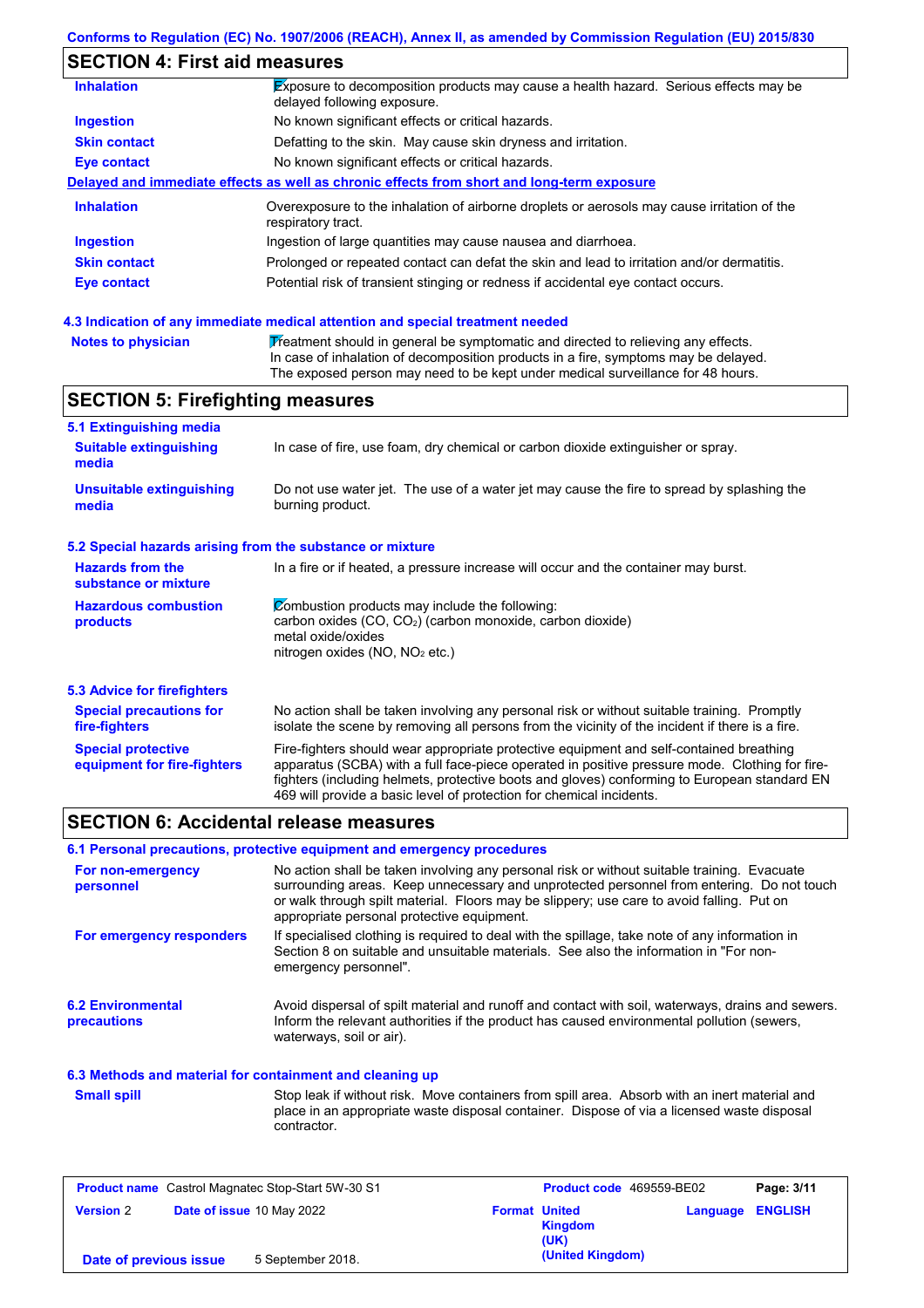### **SECTION 6: Accidental release measures**

| Large spill                               | Stop leak if without risk. Move containers from spill area. Prevent entry into sewers, water<br>courses, basements or confined areas. Contain and collect spillage with non-combustible,<br>absorbent material e.g. sand, earth, vermiculite or diatomaceous earth and place in container<br>for disposal according to local regulations. Dispose of via a licensed waste disposal contractor. |
|-------------------------------------------|------------------------------------------------------------------------------------------------------------------------------------------------------------------------------------------------------------------------------------------------------------------------------------------------------------------------------------------------------------------------------------------------|
| 6.4 Reference to other<br><b>sections</b> | See Section 1 for emergency contact information.<br>See Section 5 for firefighting measures.<br>See Section 8 for information on appropriate personal protective equipment.<br>See Section 12 for environmental precautions.<br>See Section 13 for additional waste treatment information.                                                                                                     |

## **SECTION 7: Handling and storage**

| 7.1 Precautions for safe handling                                                    |                                                                                                                                                                                                                                                                                                                                                                                                                                                                                          |
|--------------------------------------------------------------------------------------|------------------------------------------------------------------------------------------------------------------------------------------------------------------------------------------------------------------------------------------------------------------------------------------------------------------------------------------------------------------------------------------------------------------------------------------------------------------------------------------|
| <b>Protective measures</b>                                                           | Put on appropriate personal protective equipment.                                                                                                                                                                                                                                                                                                                                                                                                                                        |
| <b>Advice on general</b><br>occupational hygiene                                     | Eating, drinking and smoking should be prohibited in areas where this material is handled,<br>stored and processed. Wash thoroughly after handling. Remove contaminated clothing and<br>protective equipment before entering eating areas. See also Section 8 for additional<br>information on hygiene measures.                                                                                                                                                                         |
| <b>7.2 Conditions for safe</b><br>storage, including any<br><i>incompatibilities</i> | Store in accordance with local requlations. Store in a dry, cool and well-ventilated area, away<br>from incompatible materials (see Section 10). Keep away from heat and direct sunlight. Keep<br>container tightly closed and sealed until ready for use. Containers that have been opened must<br>be carefully resealed and kept upright to prevent leakage. Store and use only in equipment/<br>containers designed for use with this product. Do not store in unlabelled containers. |
| <b>Not suitable</b>                                                                  | Prolonged exposure to elevated temperature.                                                                                                                                                                                                                                                                                                                                                                                                                                              |
| 7.3 Specific end use(s)                                                              |                                                                                                                                                                                                                                                                                                                                                                                                                                                                                          |
| <b>Recommendations</b>                                                               | See section 1.2 and Exposure scenarios in annex, if applicable.                                                                                                                                                                                                                                                                                                                                                                                                                          |

### **SECTION 8: Exposure controls/personal protection**

#### **8.1 Control parameters**

#### **Occupational exposure limits** No exposure limit value known.

No exposure limit value known.

Whilst specific OELs for certain components may be shown in this section, other components may be present in any mist, vapour or dust produced. Therefore, the specific OELs may not be applicable to the product as a whole and are provided for guidance only.

**Recommended monitoring procedures**

If this product contains ingredients with exposure limits, personal, workplace atmosphere or biological monitoring may be required to determine the effectiveness of the ventilation or other control measures and/or the necessity to use respiratory protective equipment. Reference should be made to monitoring standards, such as the following: European Standard EN 689 (Workplace atmospheres - Guidance for the assessment of exposure by inhalation to chemical agents for comparison with limit values and measurement strategy) European Standard EN 14042 (Workplace atmospheres - Guide for the application and use of procedures for the assessment of exposure to chemical and biological agents) European Standard EN 482 (Workplace atmospheres - General requirements for the performance of procedures for the measurement of chemical agents) Reference to national guidance documents for methods for the determination of hazardous substances will also be required.

### **Derived No Effect Level**

No DNELs/DMELs available.

### **Predicted No Effect Concentration**

No PNECs available

#### **Appropriate engineering 8.2 Exposure controls**

| <b>Appropriate engineering</b><br><b>controls</b> | Provide exhaust ventilation or other engineering controls to keep the relevant airborne<br>concentrations below their respective occupational exposure limits.                                     |
|---------------------------------------------------|----------------------------------------------------------------------------------------------------------------------------------------------------------------------------------------------------|
|                                                   |                                                                                                                                                                                                    |
|                                                   | All activities involving chemicals should be assessed for their risks to health, to ensure                                                                                                         |
|                                                   | exposures are adequately controlled. Personal protective equipment should only be considered                                                                                                       |
|                                                   | after other forms of control measures (e.g. engineering controls) have been suitably evaluated.                                                                                                    |
|                                                   | Personal protective equipment should conform to appropriate standards, be suitable for use, be                                                                                                     |
|                                                   | kept in good condition and properly maintained.                                                                                                                                                    |
|                                                   | Your supplier of personal protective equipment should be consulted for advice on selection and<br>appropriate standards. For further information contact your national organisation for standards. |
|                                                   |                                                                                                                                                                                                    |

| <b>Product name</b> Castrol Magnatec Stop-Start 5W-30 S1 |                           | Product code 469559-BE02 | Page: 4/11             |                         |  |
|----------------------------------------------------------|---------------------------|--------------------------|------------------------|-------------------------|--|
| <b>Version 2</b>                                         | Date of issue 10 May 2022 | <b>Format United</b>     | <b>Kingdom</b><br>(UK) | <b>Language ENGLISH</b> |  |
| Date of previous issue                                   | 5 September 2018.         |                          | (United Kingdom)       |                         |  |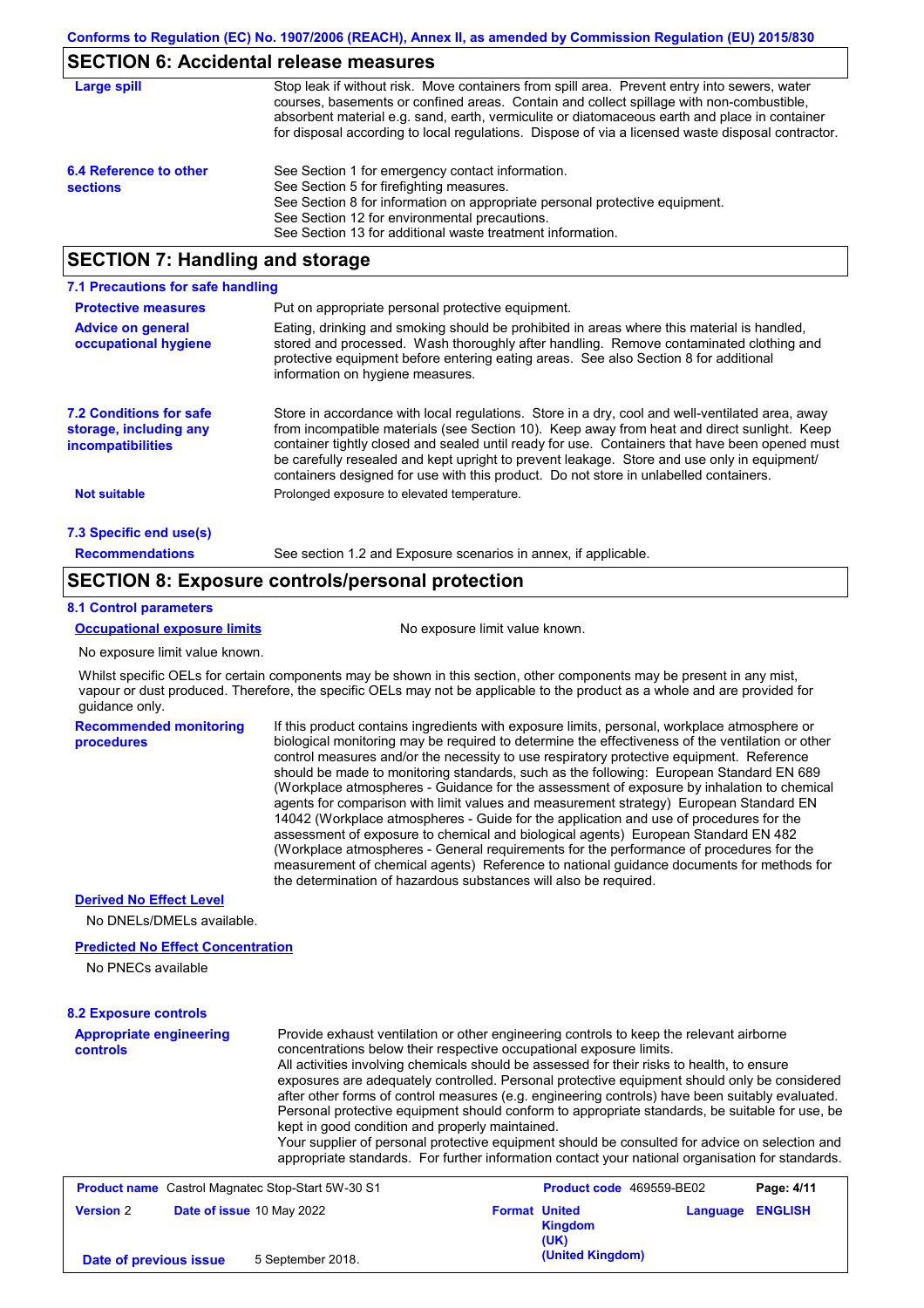# **SECTION 8: Exposure controls/personal protection**

The final choice of protective equipment will depend upon a risk assessment. It is important to ensure that all items of personal protective equipment are compatible.

|                                                  | Product name Castrol Magnatec Stop-Start 5W-30 S1                                                                                             | Product code 469559-BE02                                                                                                                                                                                                                                                                                                                                                                                                                                                                                                                                                       | Page: 5/11 |
|--------------------------------------------------|-----------------------------------------------------------------------------------------------------------------------------------------------|--------------------------------------------------------------------------------------------------------------------------------------------------------------------------------------------------------------------------------------------------------------------------------------------------------------------------------------------------------------------------------------------------------------------------------------------------------------------------------------------------------------------------------------------------------------------------------|------------|
|                                                  | would normally be just for single use applications, then disposed of.                                                                         | • Thinner gloves (down to 0.1 mm or less) may be required where a high degree of manual<br>dexterity is needed. However, these gloves are only likely to give short duration protection and                                                                                                                                                                                                                                                                                                                                                                                    |            |
|                                                  | for specific tasks. For example:                                                                                                              | Note: Depending on the activity being conducted, gloves of varying thickness may be required                                                                                                                                                                                                                                                                                                                                                                                                                                                                                   |            |
|                                                  | to ensure selection of the most appropriate glove for the task.                                                                               | It should be emphasised that glove thickness is not necessarily a good predictor of glove<br>resistance to a specific chemical, as the permeation efficiency of the glove will be dependent<br>on the exact composition of the glove material. Therefore, glove selection should also be based<br>on consideration of the task requirements and knowledge of breakthrough times.<br>Glove thickness may also vary depending on the glove manufacturer, the glove type and the<br>glove model. Therefore, the manufacturers' technical data should always be taken into account |            |
|                                                  |                                                                                                                                               | For general applications, we recommend gloves with a thickness typically greater than 0.35 mm.                                                                                                                                                                                                                                                                                                                                                                                                                                                                                 |            |
|                                                  | <b>Glove Thickness:</b>                                                                                                                       |                                                                                                                                                                                                                                                                                                                                                                                                                                                                                                                                                                                |            |
|                                                  | be determined and rigorously followed.                                                                                                        | It is recognised that for short-term, transient exposures, gloves with shorter breakthrough times<br>may commonly be used. Therefore, appropriate maintenance and replacement regimes must                                                                                                                                                                                                                                                                                                                                                                                     |            |
|                                                  | Short-term / splash protection:<br>Recommended breakthrough times as above.                                                                   |                                                                                                                                                                                                                                                                                                                                                                                                                                                                                                                                                                                |            |
|                                                  | replacement regimes are determined and adhered to.                                                                                            |                                                                                                                                                                                                                                                                                                                                                                                                                                                                                                                                                                                |            |
|                                                  | can be obtained.                                                                                                                              | Gloves with a minimum breakthrough time of 240 minutes, or >480 minutes if suitable gloves<br>If suitable gloves are not available to offer that level of protection, gloves with shorter<br>breakthrough times may be acceptable as long as appropriate glove maintenance and                                                                                                                                                                                                                                                                                                 |            |
|                                                  | Continuous contact:                                                                                                                           |                                                                                                                                                                                                                                                                                                                                                                                                                                                                                                                                                                                |            |
|                                                  | technical information on breakthrough times for the recommended glove type.<br>Our recommendations on the selection of gloves are as follows: | Breakthrough time data are generated by glove manufacturers under laboratory test conditions<br>and represent how long a glove can be expected to provide effective permeation resistance. It<br>is important when following breakthrough time recommendations that actual workplace<br>conditions are taken into account. Always consult with your glove supplier for up-to-date                                                                                                                                                                                              |            |
|                                                  | Recommended: Nitrile gloves.<br><b>Breakthrough time:</b>                                                                                     |                                                                                                                                                                                                                                                                                                                                                                                                                                                                                                                                                                                |            |
|                                                  | a full assessment of the working conditions.                                                                                                  | Gloves should be chosen in consultation with the supplier / manufacturer and taking account of                                                                                                                                                                                                                                                                                                                                                                                                                                                                                 |            |
|                                                  |                                                                                                                                               | should be developed for each intended application. The correct choice of protective gloves<br>depends upon the chemicals being handled, and the conditions of work and use. Most gloves<br>provide protection for only a limited time before they must be discarded and replaced (even the<br>best chemically resistant gloves will break down after repeated chemical exposures).                                                                                                                                                                                             |            |
|                                                  |                                                                                                                                               | Because specific work environments and material handling practices vary, safety procedures                                                                                                                                                                                                                                                                                                                                                                                                                                                                                     |            |
| <b>Skin protection</b><br><b>Hand protection</b> | <b>General Information:</b>                                                                                                                   |                                                                                                                                                                                                                                                                                                                                                                                                                                                                                                                                                                                |            |
| <b>Eye/face protection</b>                       | Safety glasses with side shields.                                                                                                             |                                                                                                                                                                                                                                                                                                                                                                                                                                                                                                                                                                                |            |
| <b>Respiratory protection</b>                    | In case of insufficient ventilation, wear suitable respiratory equipment.<br>of the working conditions.                                       | The correct choice of respiratory protection depends upon the chemicals being handled, the<br>conditions of work and use, and the condition of the respiratory equipment. Safety procedures<br>should be developed for each intended application. Respiratory protection equipment should<br>therefore be chosen in consultation with the supplier/manufacturer and with a full assessment                                                                                                                                                                                     |            |
| <b>Hygiene measures</b>                          | stations and safety showers are close to the workstation location.                                                                            | Wash hands, forearms and face thoroughly after handling chemical products, before eating,<br>smoking and using the lavatory and at the end of the working period. Ensure that eyewash                                                                                                                                                                                                                                                                                                                                                                                          |            |

|                        | <b>Product name</b> Castrol Magnatec Stop-Start 5W-30 S1 |                              | Product code 469559-BE02 | Page: 5/11              |
|------------------------|----------------------------------------------------------|------------------------------|--------------------------|-------------------------|
| <b>Version 2</b>       | Date of issue 10 May 2022                                | <b>Format United</b><br>(UK) | <b>Kingdom</b>           | <b>Language ENGLISH</b> |
| Date of previous issue | 5 September 2018.                                        |                              | (United Kingdom)         |                         |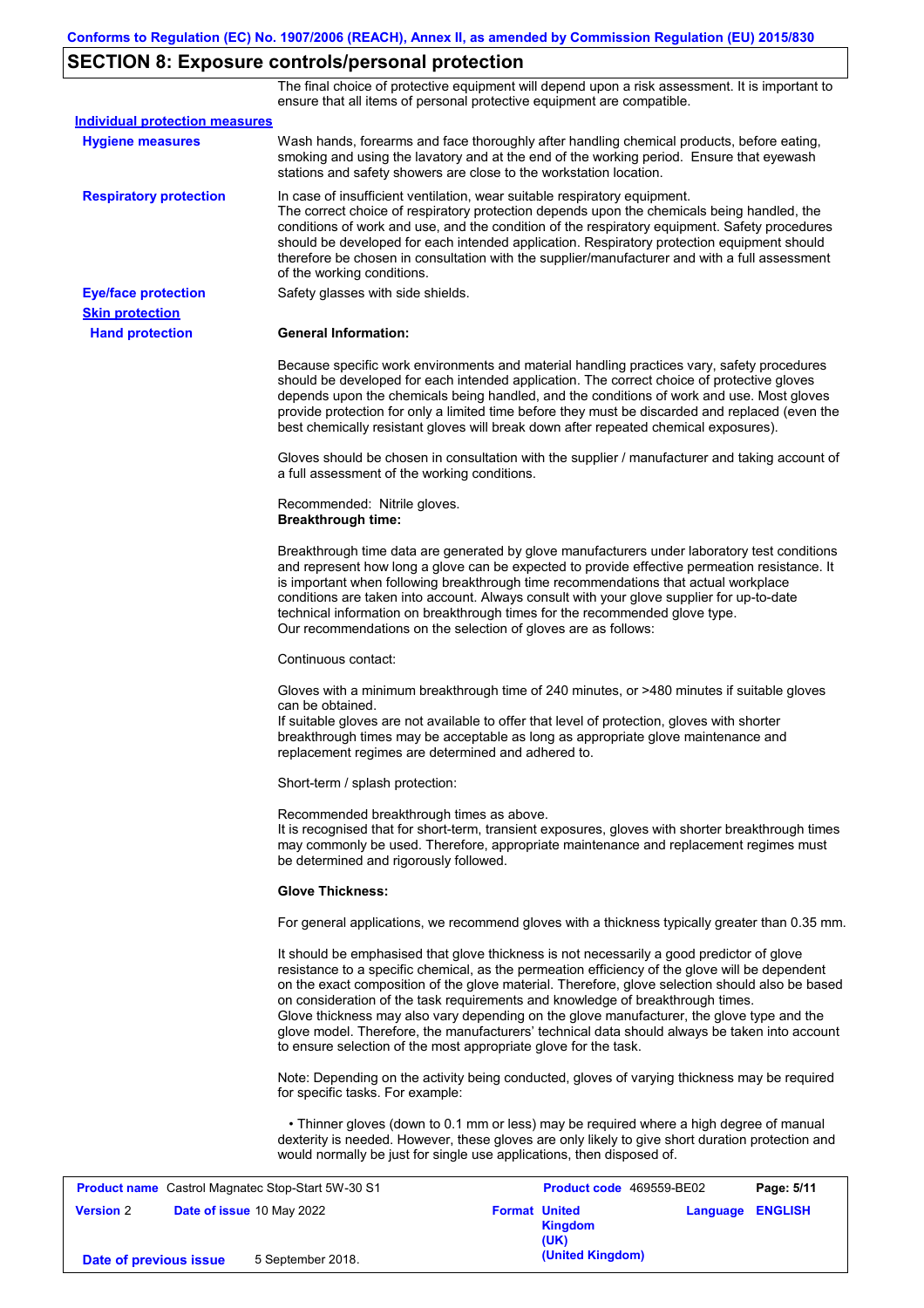# **SECTION 8: Exposure controls/personal protection**

|                                           | • Thicker gloves (up to 3 mm or more) may be required where there is a mechanical (as well<br>as a chemical) risk i.e. where there is abrasion or puncture potential.                                                                                                                                                                                                                                                                                                                                                                                                                                                                                                                 |
|-------------------------------------------|---------------------------------------------------------------------------------------------------------------------------------------------------------------------------------------------------------------------------------------------------------------------------------------------------------------------------------------------------------------------------------------------------------------------------------------------------------------------------------------------------------------------------------------------------------------------------------------------------------------------------------------------------------------------------------------|
| <b>Skin and body</b>                      | Use of protective clothing is good industrial practice.<br>Personal protective equipment for the body should be selected based on the task being<br>performed and the risks involved and should be approved by a specialist before handling this<br>product.<br>Cotton or polyester/cotton overalls will only provide protection against light superficial<br>contamination that will not soak through to the skin. Overalls should be laundered on a regular<br>basis. When the risk of skin exposure is high (e.g. when cleaning up spillages or if there is a<br>risk of splashing) then chemical resistant aprons and/or impervious chemical suits and boots<br>will be required. |
| <b>Refer to standards:</b>                | Respiratory protection: EN 529<br>Gloves: EN 420, EN 374<br>Eye protection: EN 166<br>Filtering half-mask: EN 149<br>Filtering half-mask with valve: EN 405<br>Half-mask: EN 140 plus filter<br>Full-face mask: EN 136 plus filter<br>Particulate filters: EN 143<br>Gas/combined filters: EN 14387                                                                                                                                                                                                                                                                                                                                                                                   |
| <b>Environmental exposure</b><br>controls | Emissions from ventilation or work process equipment should be checked to ensure they<br>comply with the requirements of environmental protection legislation. In some cases, fume<br>scrubbers, filters or engineering modifications to the process equipment will be necessary to<br>reduce emissions to acceptable levels.                                                                                                                                                                                                                                                                                                                                                         |

# **SECTION 9: Physical and chemical properties**

The conditions of measurement of all properties are at standard temperature and pressure unless otherwise indicated.

#### **9.1 Information on basic physical and chemical properties**

| <b>Appearance</b>                                      |                                              |
|--------------------------------------------------------|----------------------------------------------|
| <b>Physical state</b>                                  | Liguid.                                      |
| <b>Colour</b>                                          | Amber. [Light]                               |
| <b>Odour</b>                                           | Not available.                               |
| <b>Odour threshold</b>                                 | Not available.                               |
| рH                                                     | Mot applicable.                              |
| <b>Melting point/freezing point</b>                    | Not available.                               |
| Initial boiling point and boiling                      | Not available.                               |
| range                                                  |                                              |
| <b>Pour point</b>                                      | -46 °C                                       |
| <b>Flash point</b>                                     | Closed cup: 209°C (408.2°F) [Pensky-Martens] |
| <b>Evaporation rate</b>                                | Not available.                               |
| <b>Flammability (solid, gas)</b>                       | Not available.                               |
| <b>Upper/lower flammability or</b><br>explosive limits | Not available.                               |
| <b>Vapour pressure</b>                                 | Not available.                               |

#### **Ingredient name Vapour Pressure at 20˚C Vapour pressure at 50˚C mm Hg kPa Method mm Hg Method** Lubricating oils (petroleum), C20-50, hydrotreated neutral oilbased <0.08 <0.011 ASTM D 5191 Lubricating oils (petroleum), C20-50, hydrotreated neutral oilbased <0.08 <0.011 ASTM D 5191 bis(nonylphenyl)amine <0.01 <0.0013 EU A.4 0 0 EU A.4 Distillates (petroleum), <0.08 solvent-dewaxed heavy paraffinic <0.08 <0.011 ASTM D 5191 **Product name** Castrol Magnatec Stop-Start 5W-30 S1 **Product code** 469559-BE02 **Page: 6/11 Version** 2 **Date of issue** 10 May 2022 **Format United Kingdom (UK) Language ENGLISH (United Kingdom) Date of previous issue** 5 September 2018.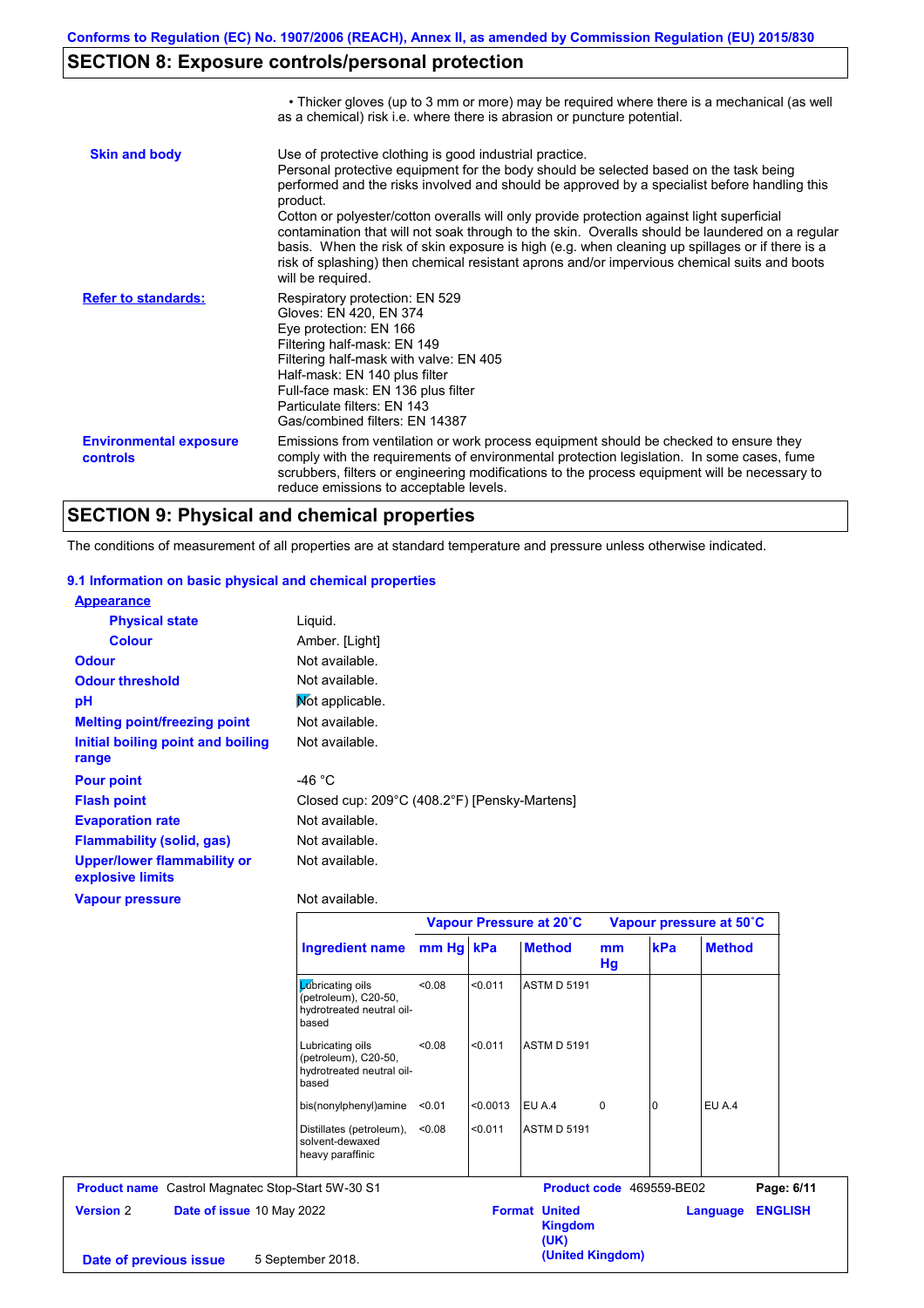# **SECTION 9: Physical and chemical properties**

|                                                   | Distillates (petroleum),<br>< 0.08<br>hydrotreated heavy<br>paraffinic                                                                | < 0.011 | <b>ASTM D 5191</b> |                |  |
|---------------------------------------------------|---------------------------------------------------------------------------------------------------------------------------------------|---------|--------------------|----------------|--|
| <b>Vapour density</b>                             | Not available.                                                                                                                        |         |                    |                |  |
| <b>Relative density</b>                           | Not available.                                                                                                                        |         |                    |                |  |
| <b>Density</b>                                    | $\leq$ 1000 kg/m <sup>3</sup> (<1 g/cm <sup>3</sup> ) at 15 <sup>°</sup> C                                                            |         |                    |                |  |
| <b>Solubility(ies)</b>                            | insoluble in water.                                                                                                                   |         |                    |                |  |
| <b>Partition coefficient: n-octanol/</b><br>water | Mot applicable.                                                                                                                       |         |                    |                |  |
| <b>Auto-ignition temperature</b>                  | <b>Ingredient name</b>                                                                                                                | °C      | °F                 | <b>Method</b>  |  |
|                                                   | bis(nonylphenyl)amine                                                                                                                 | 440     | 824                | <b>EU A.15</b> |  |
| <b>Decomposition temperature</b>                  | Not available.                                                                                                                        |         |                    |                |  |
| <b>Viscosity</b>                                  | Kinematic: 59.9 mm <sup>2</sup> /s (59.9 cSt) at $40^{\circ}$ C<br>Kinematic: $10.3$ mm <sup>2</sup> /s (10.3 cSt) at $100^{\circ}$ C |         |                    |                |  |
| <b>Explosive properties</b>                       | Not available.                                                                                                                        |         |                    |                |  |
| <b>Oxidising properties</b>                       | Not available.                                                                                                                        |         |                    |                |  |
| <b>Particle characteristics</b>                   |                                                                                                                                       |         |                    |                |  |
| <b>Median particle size</b>                       | Mot applicable.                                                                                                                       |         |                    |                |  |
| 9.2 Other information                             |                                                                                                                                       |         |                    |                |  |
| No additional information.                        |                                                                                                                                       |         |                    |                |  |
| <b>SECTION 10: Stability and reactivity</b>       |                                                                                                                                       |         |                    |                |  |

| <b>10.1 Reactivity</b>                            | No specific test data available for this product. Refer to Conditions to avoid and Incompatible<br>materials for additional information.                                |
|---------------------------------------------------|-------------------------------------------------------------------------------------------------------------------------------------------------------------------------|
| <b>10.2 Chemical stability</b>                    | The product is stable.                                                                                                                                                  |
| <b>10.3 Possibility of</b><br>hazardous reactions | Under normal conditions of storage and use, hazardous reactions will not occur.<br>Under normal conditions of storage and use, hazardous polymerisation will not occur. |
| <b>10.4 Conditions to avoid</b>                   | Avoid all possible sources of ignition (spark or flame).                                                                                                                |
| <b>10.5 Incompatible materials</b>                | Reactive or incompatible with the following materials: oxidising materials.                                                                                             |
| <b>10.6 Hazardous</b><br>decomposition products   | Under normal conditions of storage and use, hazardous decomposition products should not be<br>produced.                                                                 |

# **SECTION 11: Toxicological information**

### **11.1 Information on toxicological effects**

### **Acute toxicity estimates**

|                                                    | <b>Product/ingredient name</b>                                                                                             | Oral (mg/<br>kg) | <b>Dermal</b><br>(mg/kg) | <b>Inhalation</b><br>(gases)<br>(ppm) | <b>Inhalation</b><br>(vapours)<br>(mg/l) | <b>Inhalation</b><br>(dusts)<br>and mists)<br>(mg/l) |                |
|----------------------------------------------------|----------------------------------------------------------------------------------------------------------------------------|------------------|--------------------------|---------------------------------------|------------------------------------------|------------------------------------------------------|----------------|
| Long chain alkyl phenol                            |                                                                                                                            | 2500             | N/A                      | N/A                                   | N/A                                      | N/A                                                  |                |
| <b>Information on likely</b><br>routes of exposure | Routes of entry anticipated: Dermal, Inhalation.                                                                           |                  |                          |                                       |                                          |                                                      |                |
| <b>Potential acute health effects</b>              |                                                                                                                            |                  |                          |                                       |                                          |                                                      |                |
| <b>Inhalation</b>                                  | <b>Exposure to decomposition products may cause a health hazard. Serious effects may be</b><br>delayed following exposure. |                  |                          |                                       |                                          |                                                      |                |
| <b>Ingestion</b>                                   | No known significant effects or critical hazards.                                                                          |                  |                          |                                       |                                          |                                                      |                |
| <b>Skin contact</b>                                | Defatting to the skin. May cause skin dryness and irritation.                                                              |                  |                          |                                       |                                          |                                                      |                |
| Eye contact                                        | No known significant effects or critical hazards.                                                                          |                  |                          |                                       |                                          |                                                      |                |
|                                                    | <u>Symptoms related to the physical, chemical and toxicological characteristics</u>                                        |                  |                          |                                       |                                          |                                                      |                |
| <b>Inhalation</b>                                  | No specific data.                                                                                                          |                  |                          |                                       |                                          |                                                      |                |
| <b>Product name</b>                                | Castrol Magnatec Stop-Start 5W-30 S1                                                                                       |                  |                          | Product code 469559-BE02              |                                          |                                                      | Page: 7/11     |
| <b>Version 2</b>                                   | Date of issue 10 May 2022                                                                                                  |                  | <b>Format United</b>     | <b>Kingdom</b><br>(UK)                |                                          | Language                                             | <b>ENGLISH</b> |
| Date of previous issue                             | 5 September 2018.                                                                                                          |                  |                          | (United Kingdom)                      |                                          |                                                      |                |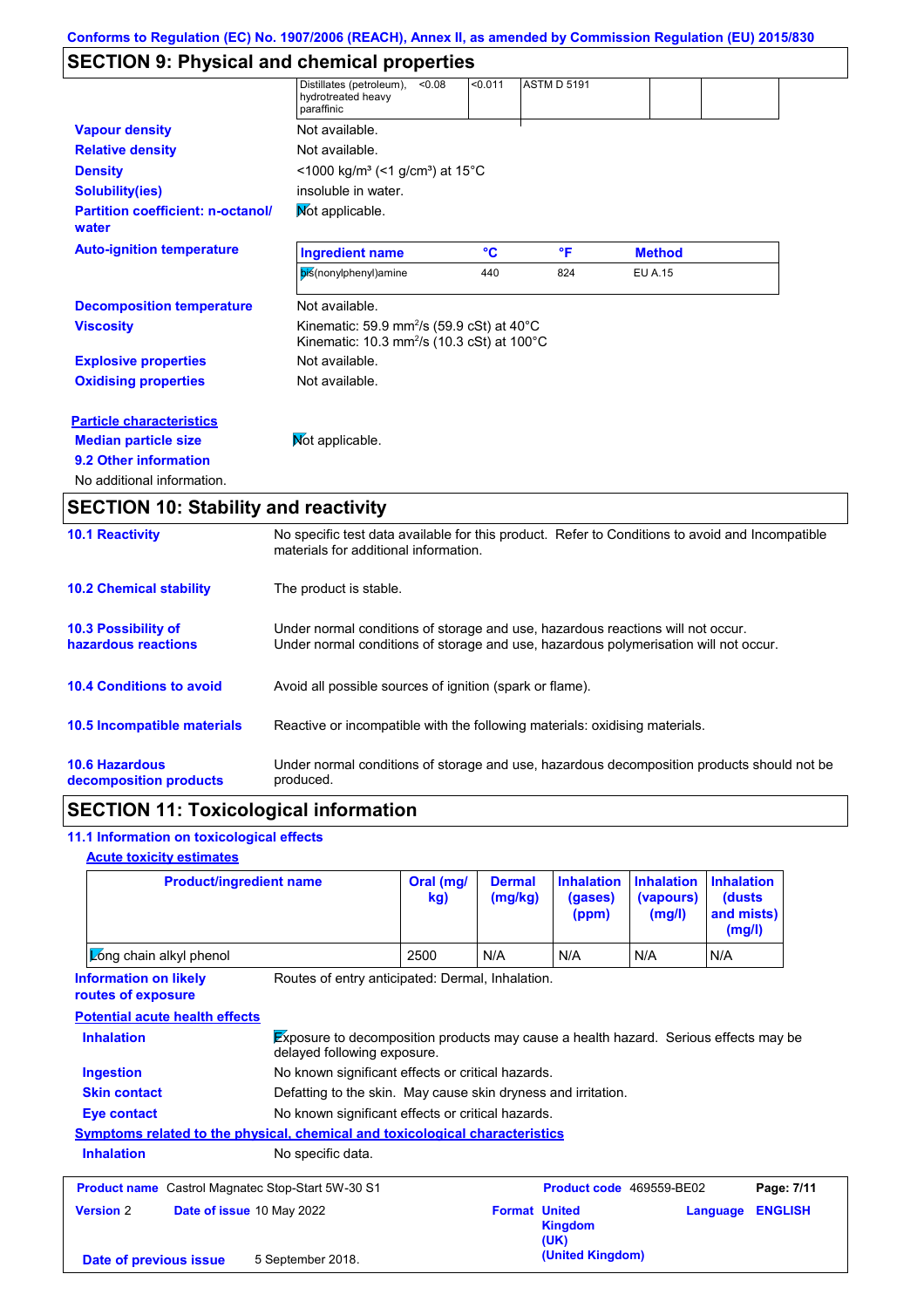# **SECTION 11: Toxicological information**

| <b>Ingestion</b>                        | No specific data.                                                                                                                                                                                                                                                                                                                                                                                        |
|-----------------------------------------|----------------------------------------------------------------------------------------------------------------------------------------------------------------------------------------------------------------------------------------------------------------------------------------------------------------------------------------------------------------------------------------------------------|
| <b>Skin contact</b>                     | Adverse symptoms may include the following:<br>irritation<br>dryness<br>cracking                                                                                                                                                                                                                                                                                                                         |
| <b>Eye contact</b>                      | No specific data.                                                                                                                                                                                                                                                                                                                                                                                        |
|                                         | Delayed and immediate effects as well as chronic effects from short and long-term exposure                                                                                                                                                                                                                                                                                                               |
| <b>Inhalation</b>                       | Overexposure to the inhalation of airborne droplets or aerosols may cause irritation of the<br>respiratory tract.                                                                                                                                                                                                                                                                                        |
| Ingestion                               | Ingestion of large quantities may cause nausea and diarrhoea.                                                                                                                                                                                                                                                                                                                                            |
| <b>Skin contact</b>                     | Prolonged or repeated contact can defat the skin and lead to irritation and/or dermatitis.                                                                                                                                                                                                                                                                                                               |
| Eye contact                             | Potential risk of transient stinging or redness if accidental eye contact occurs.                                                                                                                                                                                                                                                                                                                        |
| <b>Potential chronic health effects</b> |                                                                                                                                                                                                                                                                                                                                                                                                          |
| <b>General</b>                          | USED ENGINE OILS<br>Combustion products resulting from the operation of internal combustion engines contaminate<br>engine oils during use. Used engine oil may contain hazardous components which have the<br>potential to cause skin cancer. Frequent or prolonged contact with all types and makes of used<br>engine oil must therefore be avoided and a high standard of personal hygiene maintained. |
| <b>Carcinogenicity</b>                  | No known significant effects or critical hazards.                                                                                                                                                                                                                                                                                                                                                        |
| <b>Mutagenicity</b>                     | No known significant effects or critical hazards.                                                                                                                                                                                                                                                                                                                                                        |
| <b>Developmental effects</b>            | No known significant effects or critical hazards.                                                                                                                                                                                                                                                                                                                                                        |
| <b>Fertility effects</b>                | No known significant effects or critical hazards.                                                                                                                                                                                                                                                                                                                                                        |

# **SECTION 12: Ecological information**

### **12.1 Toxicity**

**Environmental hazards** Not classified as dangerous

#### **12.2 Persistence and degradability**

Expected to be biodegradable.

#### **12.3 Bioaccumulative potential**

This product is not expected to bioaccumulate through food chains in the environment.

| <b>12.4 Mobility in soil</b>                            |                                                                      |
|---------------------------------------------------------|----------------------------------------------------------------------|
| <b>Soil/water partition</b><br><b>coefficient (Koc)</b> | Not available.                                                       |
| <b>Mobility</b>                                         | Spillages may penetrate the soil causing ground water contamination. |

### **12.5 Results of PBT and vPvB assessment**

Product does not meet the criteria for PBT or vPvB according to Regulation (EC) No. 1907/2006, Annex XIII.

#### **12.6 Other adverse effects**

| Other ecological information Spills may form a film on water surfaces causing physical damage to organisms. Oxygen |
|--------------------------------------------------------------------------------------------------------------------|
| transfer could also be impaired.                                                                                   |

### **SECTION 13: Disposal considerations**

# **13.1 Waste treatment methods**

| <b>Product</b>             |  |  |
|----------------------------|--|--|
| <b>Methods of disposal</b> |  |  |

**Packaging**

Where possible, arrange for product to be recycled. Dispose of via an authorised person/ licensed waste disposal contractor in accordance with local regulations.

### **Hazardous waste** Yes.

|  | European waste catalogue (EWC) |  |  |  |
|--|--------------------------------|--|--|--|
|--|--------------------------------|--|--|--|

| Waste code | <b>Waste designation</b>                                        |
|------------|-----------------------------------------------------------------|
| 13 02 05*  | mineral-based non-chlorinated engine, gear and lubricating oils |

However, deviation from the intended use and/or the presence of any potential contaminants may require an alternative waste disposal code to be assigned by the end user.

|                        | <b>Product name</b> Castrol Magnatec Stop-Start 5W-30 S1 |                      | <b>Product code</b> 469559-BE02 |                         | Page: 8/11 |
|------------------------|----------------------------------------------------------|----------------------|---------------------------------|-------------------------|------------|
| <b>Version 2</b>       | Date of issue 10 May 2022                                | <b>Format United</b> | <b>Kingdom</b><br>(UK)          | <b>Language ENGLISH</b> |            |
| Date of previous issue | 5 September 2018.                                        |                      | (United Kingdom)                |                         |            |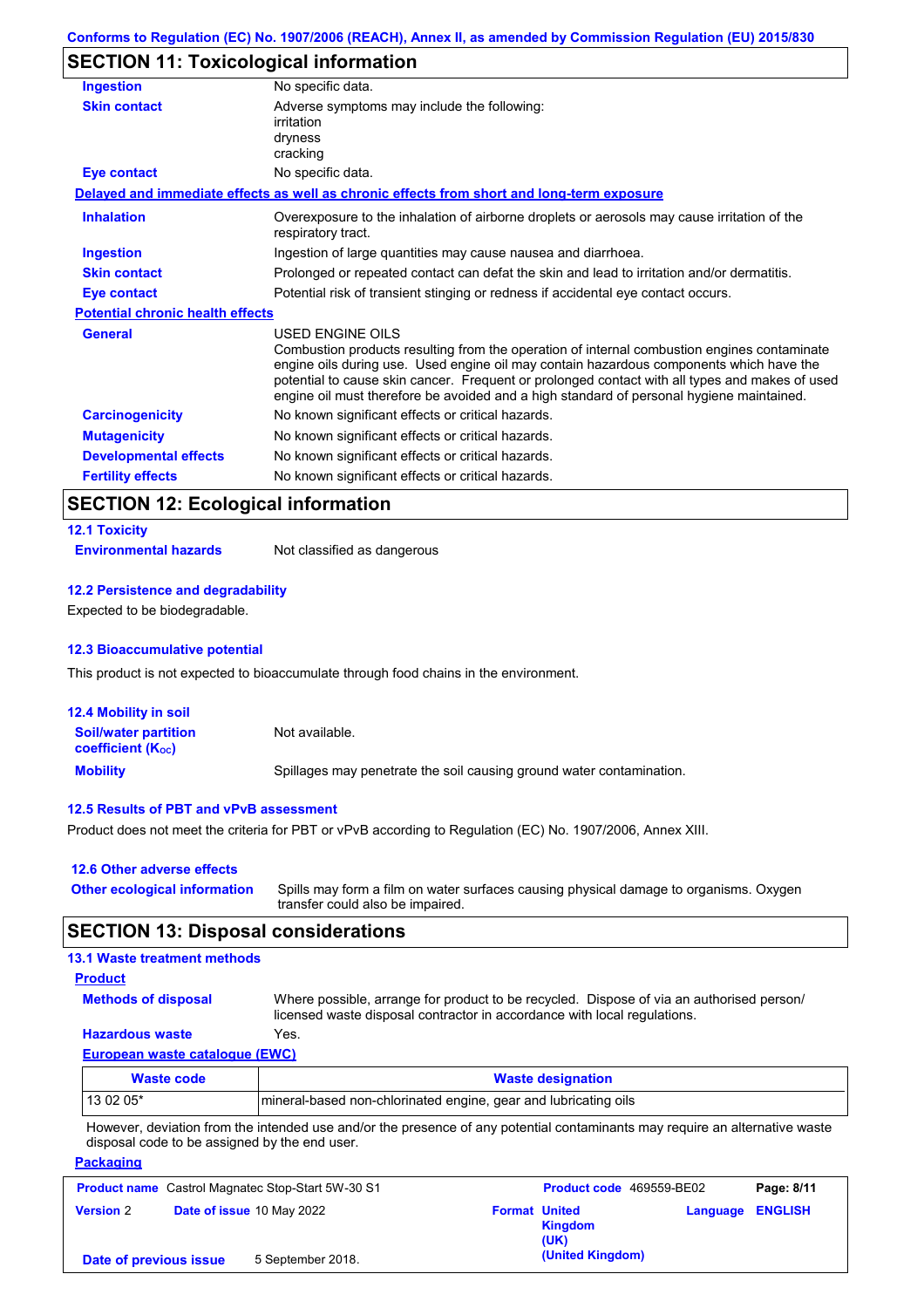# **SECTION 13: Disposal considerations**

**Methods of disposal Special precautions** Where possible, arrange for product to be recycled. Dispose of via an authorised person/ licensed waste disposal contractor in accordance with local regulations. This material and its container must be disposed of in a safe way. Empty containers or liners may retain some product residues. Avoid dispersal of spilt material and runoff and contact with soil, waterways, drains and sewers. **References** Commission 2014/955/EU Directive 2008/98/EC **SECTION 14: Transport information**

|                                           | <b>ADR/RID</b> | <b>ADN</b>     | <b>IMDG</b>    | <b>IATA</b>    |
|-------------------------------------------|----------------|----------------|----------------|----------------|
| 14.1 UN number                            | Not regulated. | Not regulated. | Not regulated. | Not regulated. |
| 14.2 UN proper<br>shipping name           |                |                |                |                |
| <b>14.3 Transport</b><br>hazard class(es) |                |                |                |                |
| 14.4 Packing<br>group                     |                |                |                |                |
| 14.5<br><b>Environmental</b><br>hazards   | No.            | No.            | No.            | No.            |
| <b>Additional</b><br><b>information</b>   |                |                |                |                |

**14.6 Special precautions for user** Not available.

| <b>14.7 Transport in bulk</b> | Not available. |
|-------------------------------|----------------|
| according to <b>IMO</b>       |                |
| <b>instruments</b>            |                |

### **SECTION 15: Regulatory information**

**15.1 Safety, health and environmental regulations/legislation specific for the substance or mixture**

**Other regulations REACH Status** The company, as identified in Section 1, sells this product in the EU in compliance with the current requirements of REACH. **EU Regulation (EC) No. 1907/2006 (REACH) Annex XIV - List of substances subject to authorisation Substances of very high concern** None of the components are listed. All components are listed or exempted. All components are listed or exempted. All components are listed or exempted. All components are listed or exempted. **United States inventory** <br>All components are active or exempted. **(TSCA 8b) Australia inventory (AIIC) Canada inventory China inventory (IECSC) Japan inventory (CSCL)** None of the components are listed. **Annex XIV EU Regulation (EC) No. 1907/2006 (REACH) Annex XVII - Restrictions on the manufacture, placing on the market and use of certain dangerous substances, mixtures and articles** Not applicable. **Product name** Castrol Magnatec Stop-Start 5W-30 S1 **Product code** 469559-BE02 **Page: 9/11 Version** 2 **Date of issue** 10 May 2022 **Format United Language ENGLISH**

**Kingdom (UK) (United Kingdom) Date of previous issue** 5 September 2018.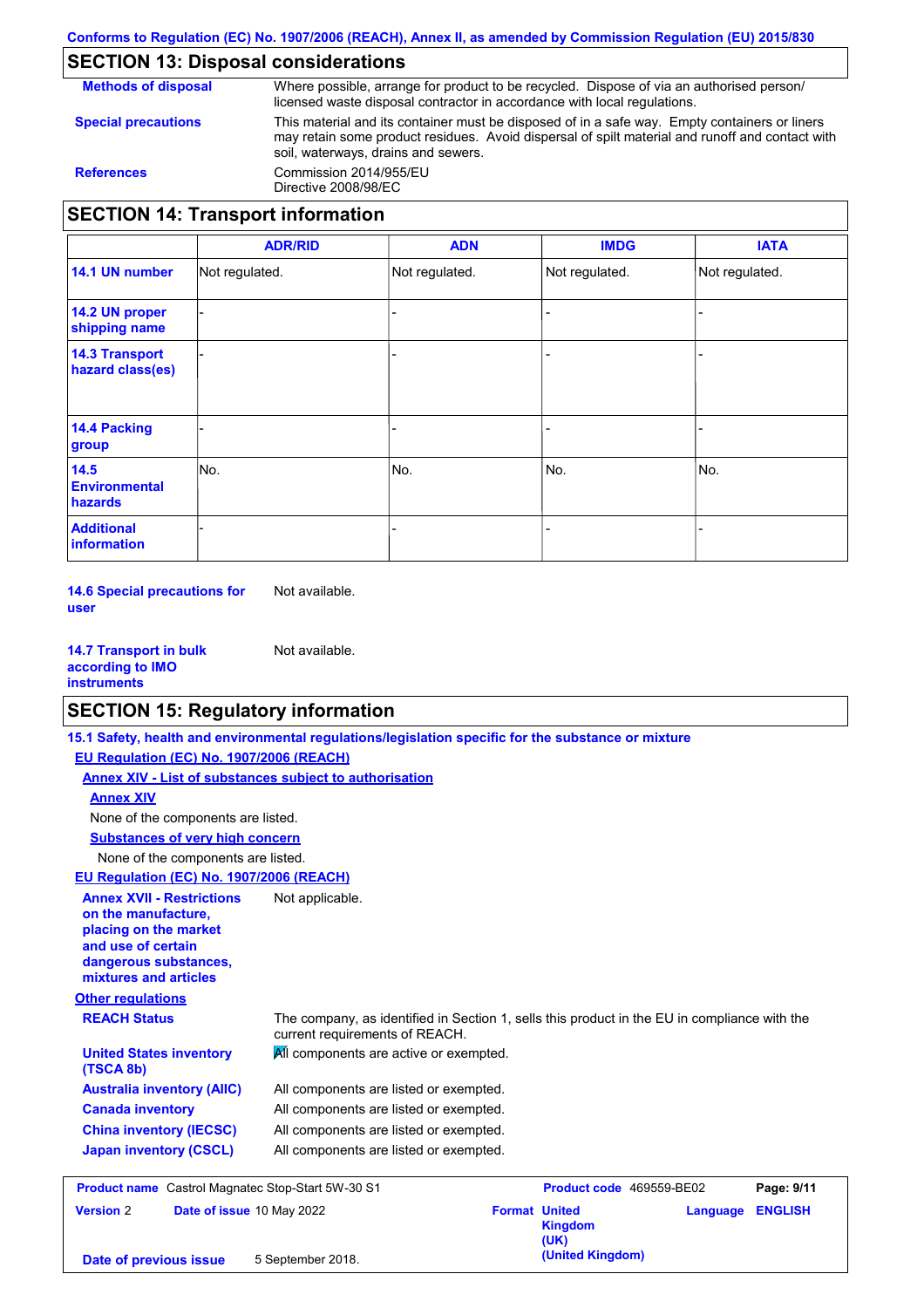# **SECTION 15: Regulatory information**

| <b>Korea inventory (KECI)</b>                                   | All components are listed or exempted. |
|-----------------------------------------------------------------|----------------------------------------|
| <b>Philippines inventory</b><br>(PICCS)                         | At least one component is not listed.  |
| <b>Taiwan Chemical</b><br><b>Substances Inventory</b><br>(TCSI) | All components are listed or exempted. |
| Ozone depleting substances (1005/2009/EU)                       |                                        |
| Not listed.                                                     |                                        |
| Prior Informed Consent (PIC) (649/2012/EU)                      |                                        |
| Not listed.                                                     |                                        |
| <b>Persistent Organic Pollutants</b><br>Not listed.             |                                        |
| <b>EU - Water framework directive - Priority substances</b>     |                                        |
| Mone of the components are listed.                              |                                        |
| <b>Seveso Directive</b>                                         |                                        |
| This product is not controlled under the Seveso Directive.      |                                        |
|                                                                 |                                        |

| <b>15.2 Chemical safety</b> | A Chemical Safety Assessment has been carried out for one or more of the substances within  |
|-----------------------------|---------------------------------------------------------------------------------------------|
| assessment                  | this mixture. A Chemical Safety Assessment has not been carried out for the mixture itself. |

# **SECTION 16: Other information**

| <b>Abbreviations and acronyms</b> | ADN = European Provisions concerning the International Carriage of Dangerous Goods by                                                                                         |
|-----------------------------------|-------------------------------------------------------------------------------------------------------------------------------------------------------------------------------|
|                                   | Inland Waterway                                                                                                                                                               |
|                                   | ADR = The European Agreement concerning the International Carriage of Dangerous Goods by                                                                                      |
|                                   | Road                                                                                                                                                                          |
|                                   | ATE = Acute Toxicity Estimate                                                                                                                                                 |
|                                   | <b>BCF</b> = Bioconcentration Factor                                                                                                                                          |
|                                   | CAS = Chemical Abstracts Service                                                                                                                                              |
|                                   | CLP = Classification, Labelling and Packaging Regulation [Regulation (EC) No. 1272/2008]                                                                                      |
|                                   | CSA = Chemical Safety Assessment                                                                                                                                              |
|                                   | <b>CSR = Chemical Safety Report</b>                                                                                                                                           |
|                                   | <b>DMEL = Derived Minimal Effect Level</b>                                                                                                                                    |
|                                   | DNEL = Derived No Effect Level                                                                                                                                                |
|                                   | EINECS = European Inventory of Existing Commercial chemical Substances                                                                                                        |
|                                   | ES = Exposure Scenario                                                                                                                                                        |
|                                   | EUH statement = CLP-specific Hazard statement                                                                                                                                 |
|                                   | EWC = European Waste Catalogue                                                                                                                                                |
|                                   | GHS = Globally Harmonized System of Classification and Labelling of Chemicals                                                                                                 |
|                                   | IATA = International Air Transport Association                                                                                                                                |
|                                   | IBC = Intermediate Bulk Container                                                                                                                                             |
|                                   | <b>IMDG</b> = International Maritime Dangerous Goods                                                                                                                          |
|                                   | LogPow = logarithm of the octanol/water partition coefficient                                                                                                                 |
|                                   | MARPOL = International Convention for the Prevention of Pollution From Ships, 1973 as                                                                                         |
|                                   | modified by the Protocol of 1978. ("Marpol" = marine pollution)                                                                                                               |
|                                   | OECD = Organisation for Economic Co-operation and Development                                                                                                                 |
|                                   | PBT = Persistent, Bioaccumulative and Toxic                                                                                                                                   |
|                                   | <b>PNEC = Predicted No Effect Concentration</b>                                                                                                                               |
|                                   | REACH = Registration, Evaluation, Authorisation and Restriction of Chemicals Regulation<br>[Regulation (EC) No. 1907/2006]                                                    |
|                                   | RID = The Regulations concerning the International Carriage of Dangerous Goods by Rail                                                                                        |
|                                   | <b>RRN = REACH Registration Number</b>                                                                                                                                        |
|                                   | SADT = Self-Accelerating Decomposition Temperature                                                                                                                            |
|                                   | SVHC = Substances of Very High Concern                                                                                                                                        |
|                                   | STOT-RE = Specific Target Organ Toxicity - Repeated Exposure                                                                                                                  |
|                                   | STOT-SE = Specific Target Organ Toxicity - Single Exposure                                                                                                                    |
|                                   | TWA = Time weighted average                                                                                                                                                   |
|                                   | $UN = United Nations$                                                                                                                                                         |
|                                   | UVCB = Complex hydrocarbon substance                                                                                                                                          |
|                                   | VOC = Volatile Organic Compound                                                                                                                                               |
|                                   | vPvB = Very Persistent and Very Bioaccumulative                                                                                                                               |
|                                   | Varies = may contain one or more of the following 64741-88-4 / RRN 01-2119488706-23.<br>64741-89-5 / RRN 01-2119487067-30, 64741-95-3 / RRN 01-2119487081-40, 64741-96-4/ RRN |
| $O = 1.1$                         | $Q_{\text{max}}$ $Q_{\text{max}}$ $P(M, 20, 24)$<br>Busilist sails, 100FF0, BE00<br><b>D</b> -1<br>. . <i>.</i> .                                                             |

|                        | <b>Product name</b> Castrol Magnatec Stop-Start 5W-30 S1 |                      | <b>Product code</b> 469559-BE02 |          | Page: 10/11    |
|------------------------|----------------------------------------------------------|----------------------|---------------------------------|----------|----------------|
| <b>Version 2</b>       | <b>Date of issue 10 May 2022</b>                         | <b>Format United</b> | <b>Kingdom</b><br>(UK)          | Language | <b>ENGLISH</b> |
| Date of previous issue | 5 September 2018.                                        |                      | (United Kingdom)                |          |                |